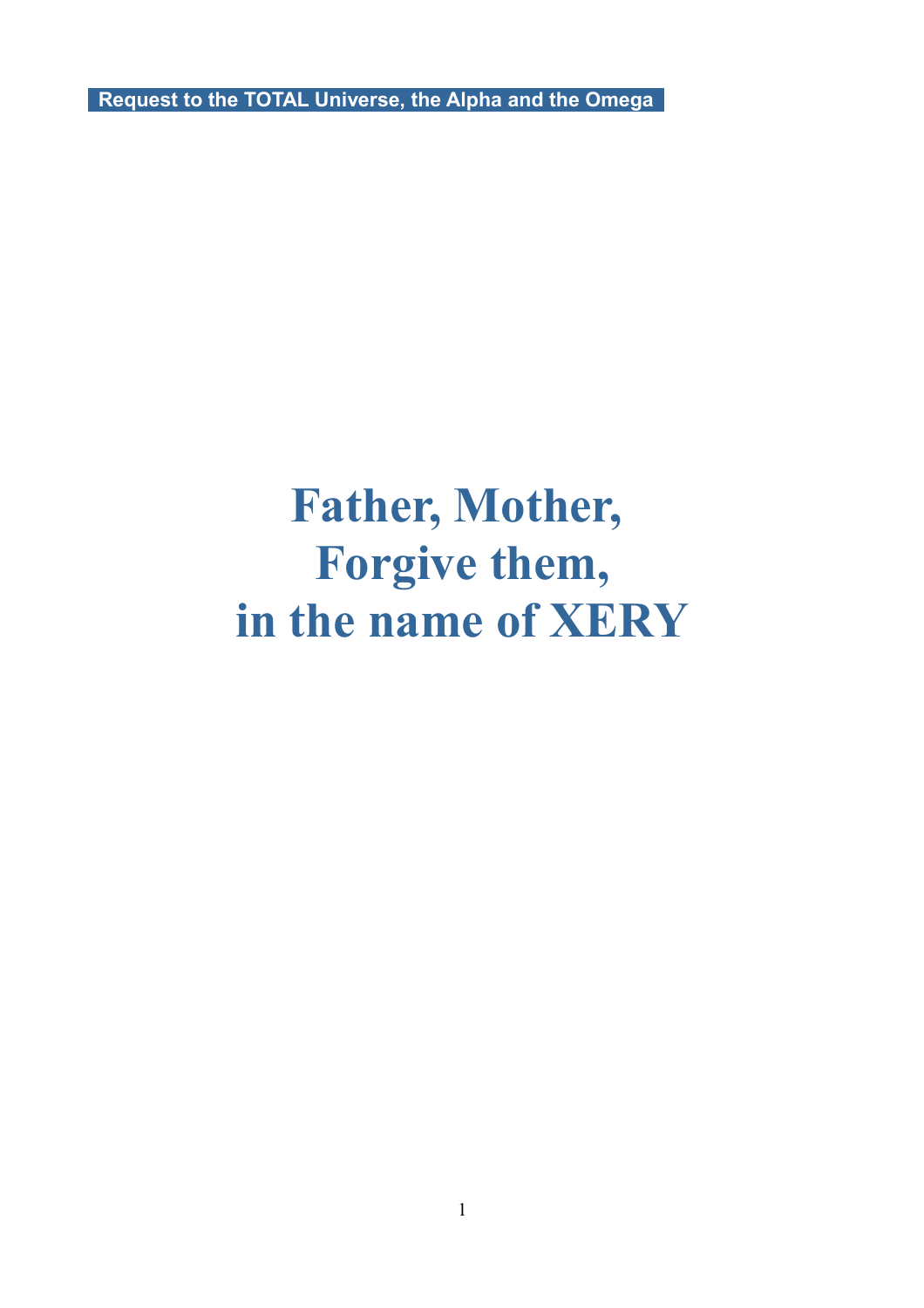

« Father, Mother, Forgive them, they do not know what they do. »

They no longer realize what they do...



Those ones, and all those who will desire that Forgiveness. All those who will want that Two be One...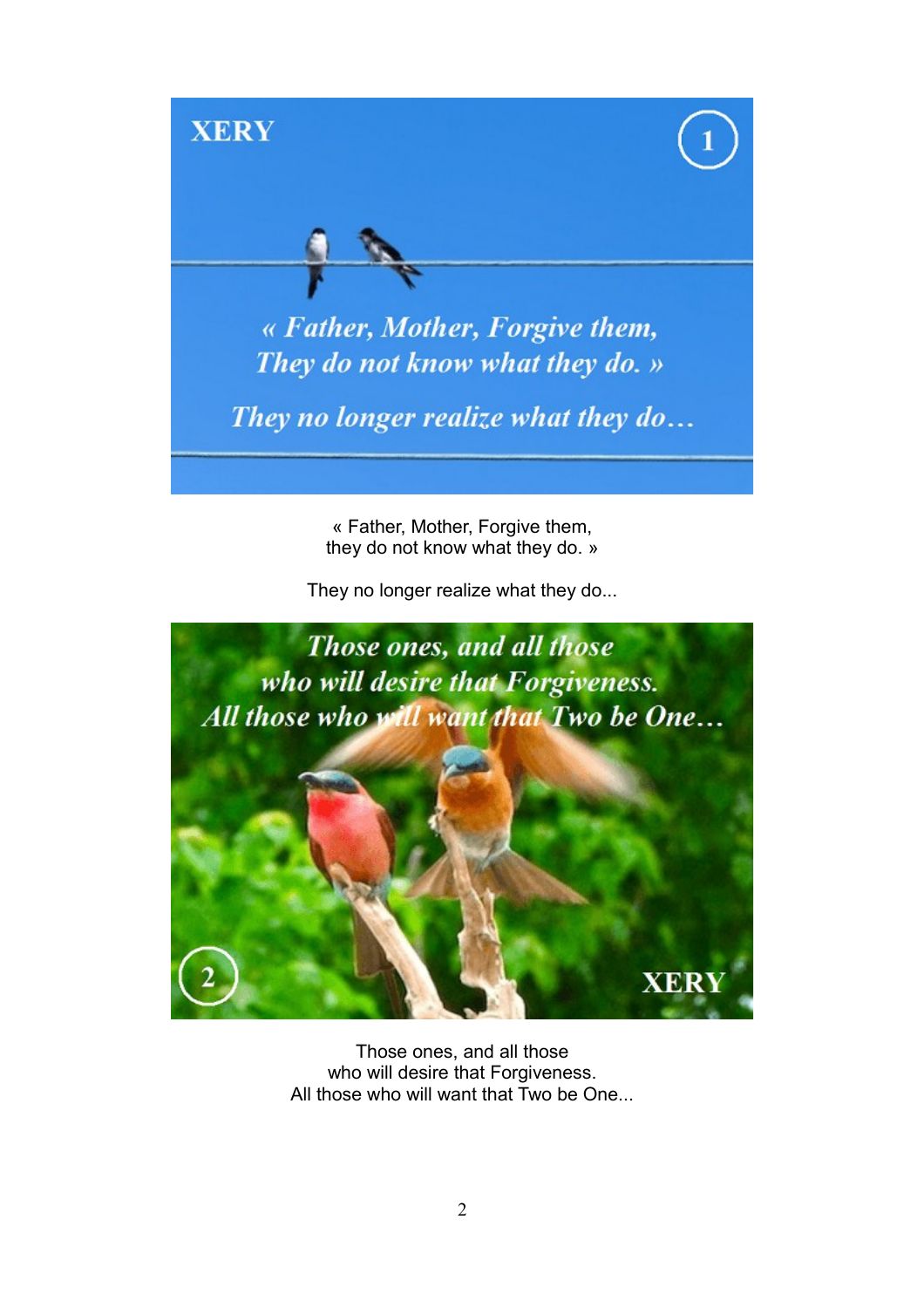

All those who will want to be what these Two were for Us Two and will be for Us One...



Those who will not desire it, it is not your Spirit who will not have wanted to Give...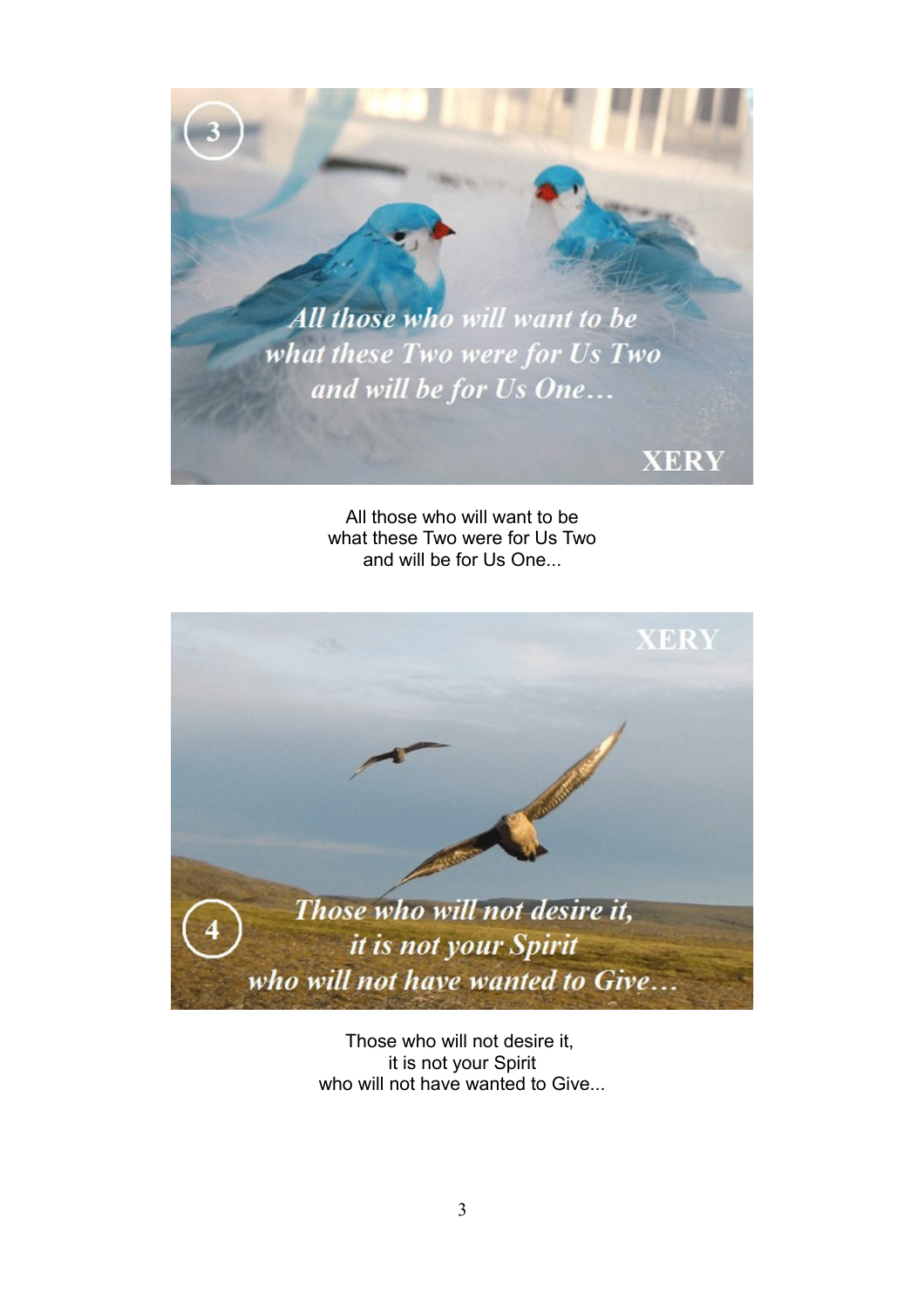

They will not have wanted what is written on their subject to be fulfilled...



They will have wanted what is written on their subject to be fulfilled...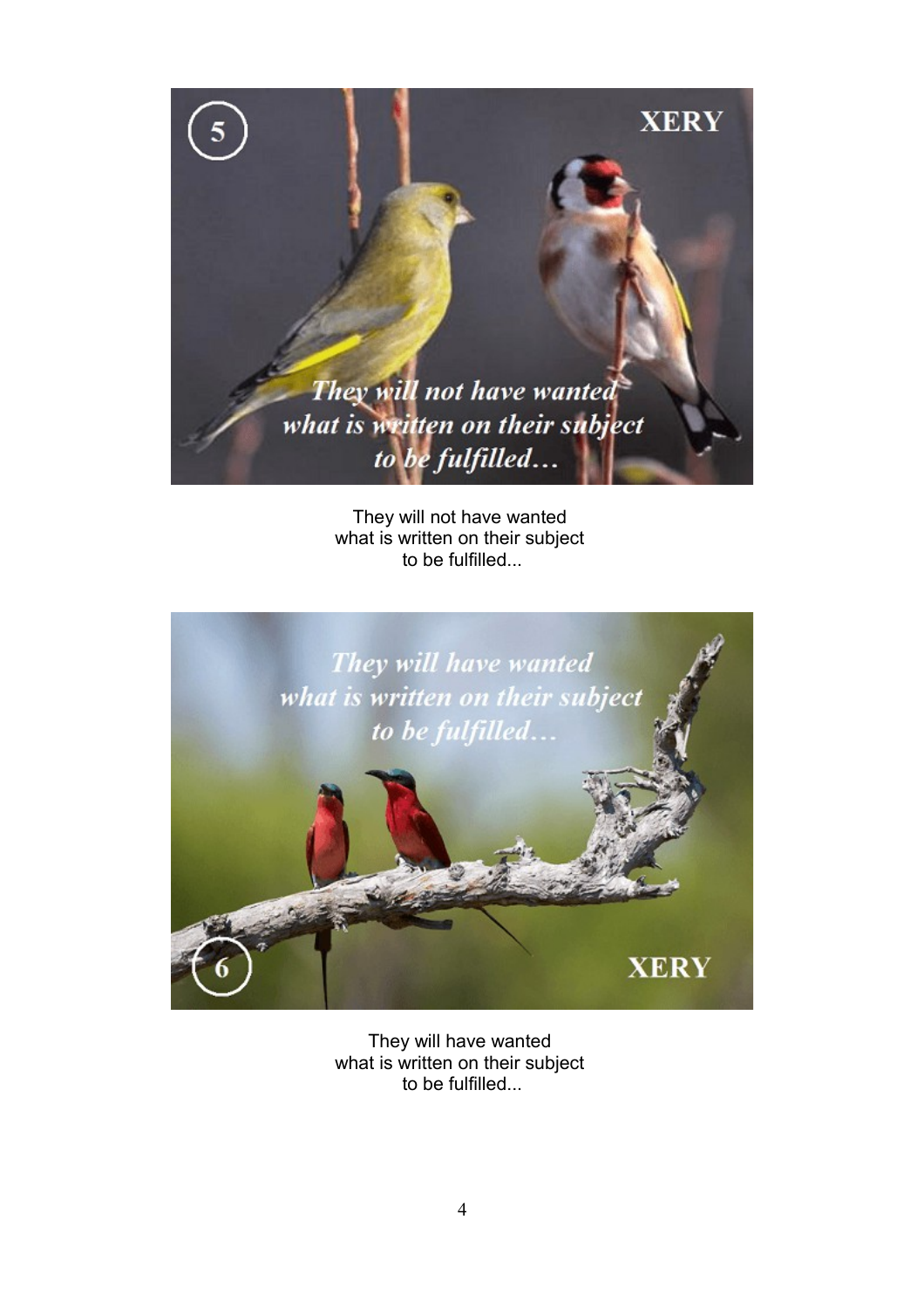

in this life or in another one.

To understand the **Request** that is the subject of this document, see the website of the **Science of the TOTAL Universe** (**[science-total-universe.org](http://science-total-universe.org/)**), and also, please download these free books :

→ **[The TOTAL Universe, the New Paradigm, book 2](http://science-total-universe.org/download_neotrin/total-universe-new-paradigm-truth-2-full-version.pdf) : the ALPHA: the Element, [the](http://science-total-universe.org/download_neotrin/total-universe-new-paradigm-truth-2-full-version.pdf) [Generator of all Things](http://science-total-universe.org/download_neotrin/total-universe-new-paradigm-truth-2-full-version.pdf)** . Address: [http://science-total-universe.org/tu-book-2.pdf.](http://science-total-universe.org/tu-book-2.pdf)

 $\rightarrow$  The TOTAL Universe, the New Paradigm, book 3: The XERY: the Universal **[Equivalence, the Union, the Unity](http://science-total-universe.org/download_neotrin/total-universe-new-paradigm-truth-3.pdf)**. Address: [http://science-total-universe.org/tu-book-](http://science-total-universe.org/tu-book-3.pdf)[3.pdf.](http://science-total-universe.org/tu-book-3.pdf)

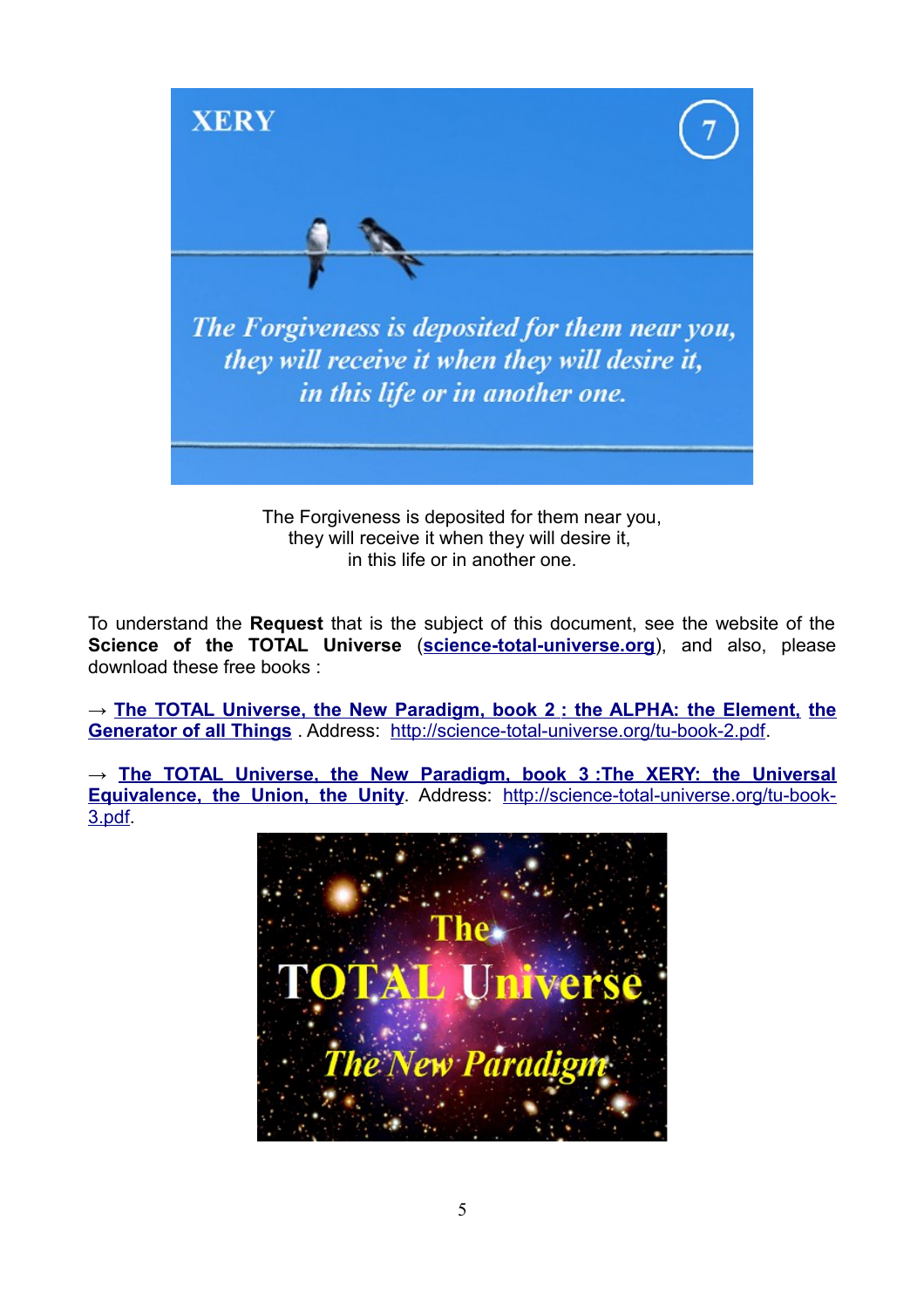You can **[get all the free download books and documents at this page](http://science-total-universe.org/download-total-universe-new-paradigm.php)**. Address : [science-total-universe.org/download.html](http://science-total-universe.org/).

And if you can read French (and even if you cannot...), please download the whole, large and complete French website : **[Hubertelie, Science de l'Univers TOTAL](http://science-total-universe.org/download/Science_Univers_TOTAL_10.7n.zip)** (about 105 Mb). Shortcut address : [http://science-total-universe.org/sut.zip.](http://science-total-universe.org/sut.zip) Alternate address : [http://science-total-universe.org/download/Science\\_Univers\\_TOTAL\\_10.7n.zip.](http://science-total-universe.org/download/Science_Univers_TOTAL_10.7n.zip)

And also download the english version : **[Science of TOTAL Universe](http://science-total-universe.org/download/Science_TOTAL_Universe.zip)** (about 34 Mb). Shortcut address : [http://science-total-universe.org/stu.zip.](http://science-total-universe.org/stu.zip) Alternate address : [http://science-total-universe.org/download/Science\\_TOTAL\\_Universe.zip.](http://science-total-universe.org/download/Science_TOTAL_Universe.zip)

Thus, the websites, their PDF books, documents and images will be installed or hosted **on your computer**, so that you will no longer need a hoster services, a server or a connection to Internet to browse in the websites, whatever can happen to these ones... Readind the websites will be simply done with your browser. Better than the **Cloud Computing**! You will simply be as **Free** as **Birds**, precisely as **Angels**.



**Free** as **Doves**, **Free** as the **Wind**, **Free** as the **Spirit**...



See also : the **[Request of the Return in the Lost Paradigm](http://science-total-universe.org/download_neotrin/total-universe-new-paradigm-truth-7.pdf)**.

And also, if you can read French (and even if you cannot...), please [download this free](http://fr.science-total-universe.org/download_neotrin/univers-total-alpha-et-omega-cosmo-ingenierie-requete-pouvoir.pdf) [and great book](http://fr.science-total-universe.org/download_neotrin/univers-total-alpha-et-omega-cosmo-ingenierie-requete-pouvoir.pdf) of **Science**, **Truth** and **Light** : **[L'Univers TOTAL, l'Alpha et l'Oméga](http://fr.science-total-universe.org/download_neotrin/univers-total-alpha-et-omega-cosmo-ingenierie-requete-pouvoir.pdf)** (430 pages). Address:<http://science-total-universe.org/ut-alpha-omega.pdf>.